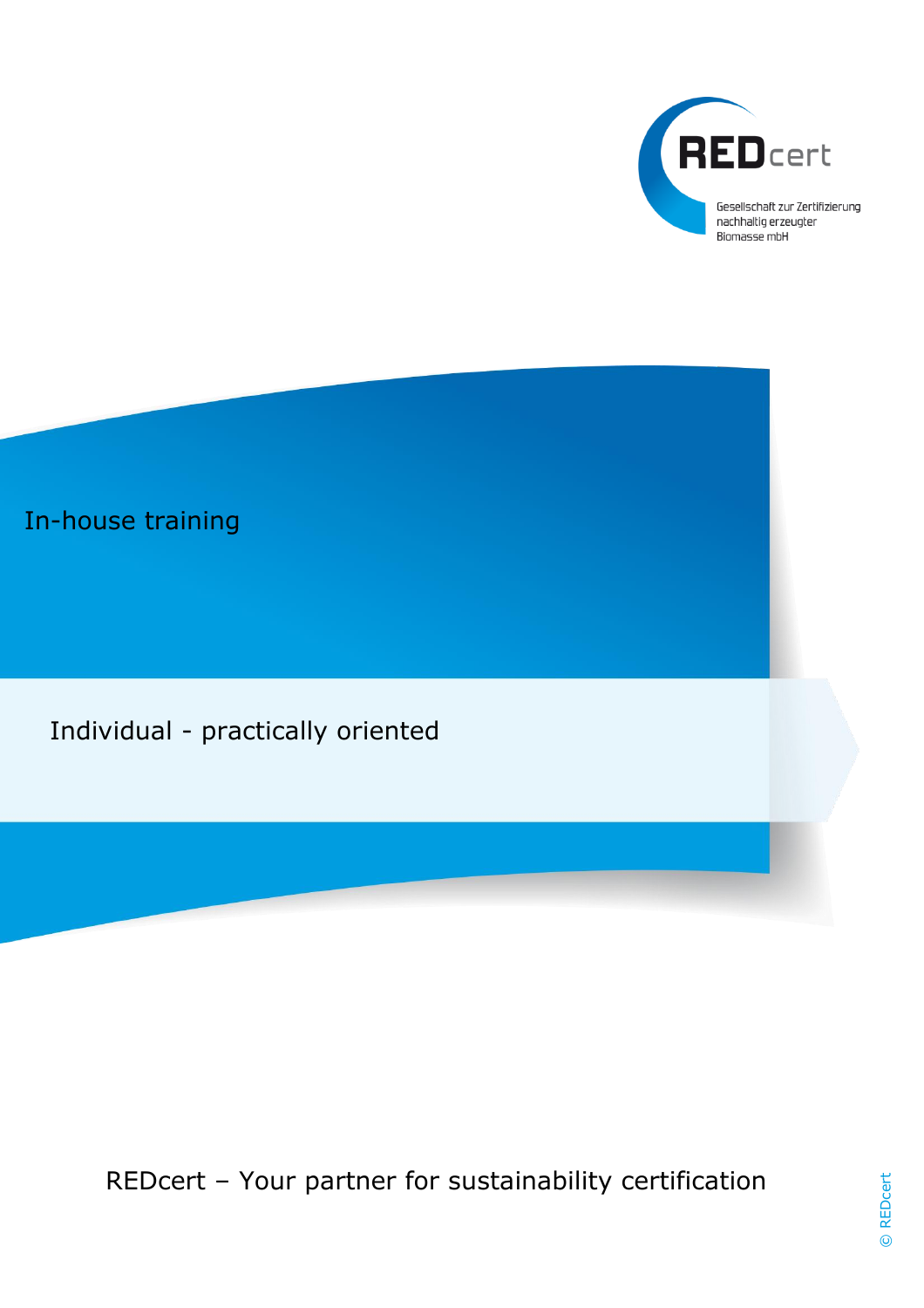# REDcert in-house training 2021

With its in-house training courses, REDcert offers you the opportunity to explicitly tailor the topics covered to your company's needs and processes. The in-house training courses are held at your company or as webinars. This saves time, most importantly, but also travel expenses for your employees.

## **Your advantages:**

- ä. Several employees trained simultaneously
- a) No time lost due to travel
- The main topics covered are individually tailored to your company

#### **Target group:**

- $\Rightarrow$ Employees with responsibility for this area
- ۰ New employees
- Employees who want to refresh their knowledge in this area ۰
- a. All REDcert companies

#### **Dates:**

The dates will be coordinated with you individually.

## **Location:**

On-site at your company or as a webinar